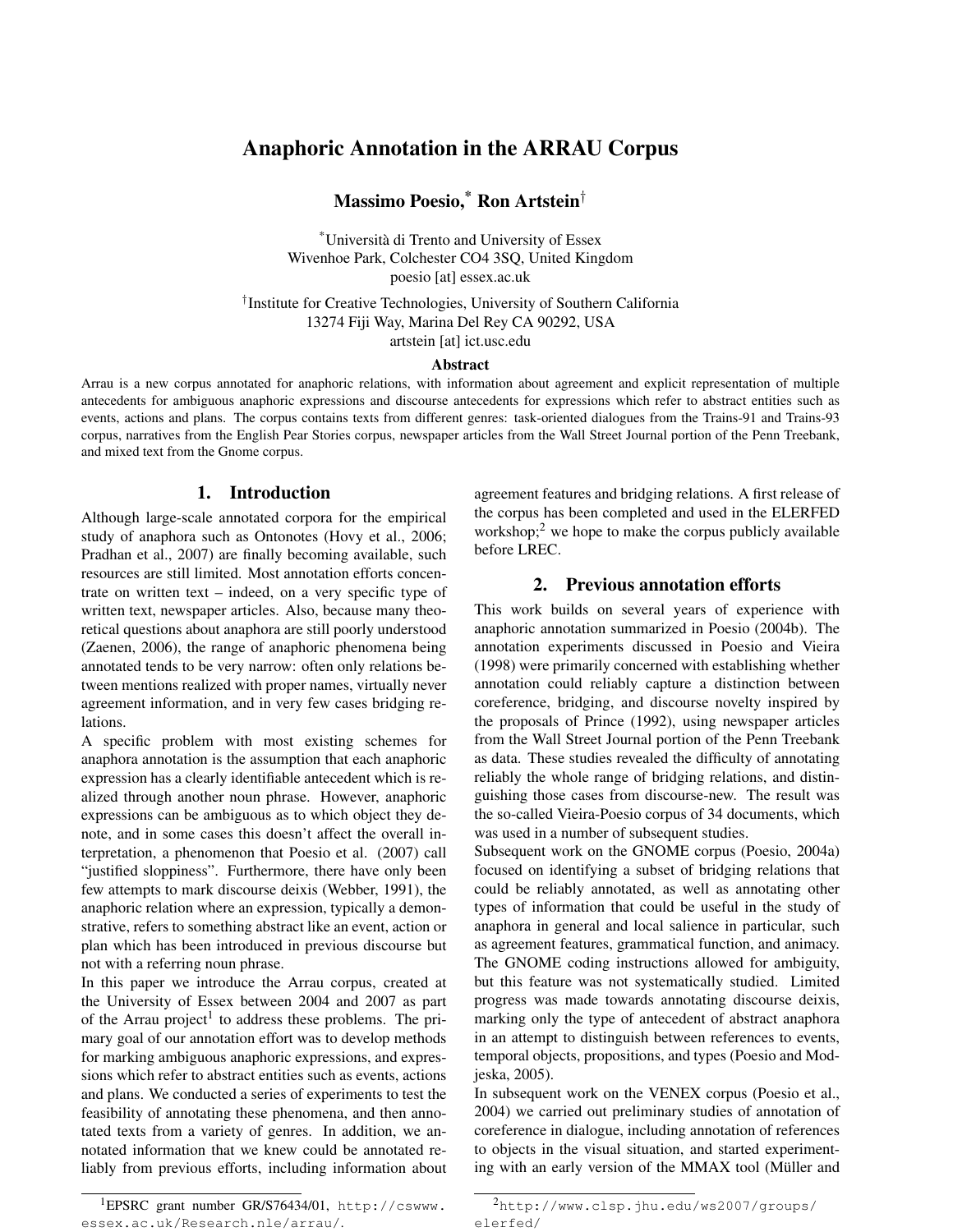Strube, 2006).

## 3. Agreement on ambiguity and discourse deixis

In order to determine the best way to annotate anaphoric ambiguity and discourse deixis in Arrau we conducted a series of experiments, some with pen and paper, but mostly using an annotation tool, MMAX2 (Müller and Strube, 2006), which forced the coders to use a predefined scheme. In these annotation experiments, multiple annotators (as many as 20) worked independently on the same text, and formal reliability measures such as  $\alpha$  (Krippendorff, 1980) were used to compare the annotations and identify easy and difficult parts of the task; agreement on anaphoric chains was in the range of  $\alpha \approx 0.6{\text -}0.7$  (Poesio and Artstein, 2005b). We found that while annotators often missed the ambiguity of an item, it was possible to identify ambiguity implicitly when sets of annotators chose different antecedents for a single item (Poesio and Artstein, 2005a). For discourse deixis we found that annotators agreed on the general textual regions that evoke the referents, though they often disagreed on the exact boundaries, resulting in agreement of around  $\alpha \approx 0.55$  (Artstein and Poesio, 2006).

The experiments led to progressive refinements of the annotation scheme to one which was more reliable yet expressed the distinctions of interest. We clarified the distinction between multiple antecedents for plural expressions and for ambiguous expressions, we added a way to mark ambiguity between discourse-old and discourse-new interpretations, and we constrained the marking of textual regions to predefined clause-level units. The resulting scheme is described in section 4.2.

## 4. The corpus

#### 4.1. Composition

The ARRAU corpus contains texts from a mixture of genres, including dialogue, narrative, and a variety of genres of written text. Task-oriented dialogues include texts from the Trains-91 and Trains-93 corpora (Gross et al., 1993; Heeman and Allen, 1995). Spoken narratives include the full English Pear Stories corpus of Narratives (Chafe, 1980).<sup>3</sup> Examples of written text include five texts from the Gnome corpus not yet annotated for anaphoric relations and – the final and largest part of the corpus – newspaper text from the Wall Street Journal portion of the Penn Treebank (Marcus et al., 1993). Most of the WSJ texts are part of the RST Discourse Treebank (Carlson et al., 2003) and are being annotated as part of a joint effort with prof. Kibrik's group at the the Russian Academy of Sciences in Moscow.

The current composition of the corpus is summarized in Table 1. It is expected that the final version of the corpus will also include half of the texts in the RST discourse treebank, as well as the files from the Vieira-Poesio corpus and the previously annotated files in the GNOME corpus.

#### 4.2. Annotation scheme

The corpus was created using the MMAX2 tool (Müller and Strube, 2006), which allows marking text units at different

| $\leq$ > Reference                                     | $\bigcirc$ unmarked $\bigcirc$ new $\bigcirc$ old $\bigcirc$ non_referring                                                    |  |  |  |  |  |  |
|--------------------------------------------------------|-------------------------------------------------------------------------------------------------------------------------------|--|--|--|--|--|--|
| Category                                               | $\bigcirc$ unmarked $\bigcirc$ person $\bigcirc$ animate $\bigcirc$ concrete $\bigcirc$ space $\bigcirc$ time $\bigcirc$ plan |  |  |  |  |  |  |
| $\leq$ > Ref_type                                      | $\odot$ phrase $\odot$ segment                                                                                                |  |  |  |  |  |  |
| Object                                                 | steel                                                                                                                         |  |  |  |  |  |  |
| <>Phrase_Antecedent . single_phrase . multiple_phrases |                                                                                                                               |  |  |  |  |  |  |
| Single_phrase_antecedent 84                            |                                                                                                                               |  |  |  |  |  |  |
| <>Related_object (a) no (c) yes                        |                                                                                                                               |  |  |  |  |  |  |
| $\leq$ > Ambiguity                                     | ambiquous<br>· unambiquous<br>ambiguous_antecedent<br>$\left( \begin{array}{c} 1 \end{array} \right)$                         |  |  |  |  |  |  |

Figure 1: Attributes (partial screenshot)

| [The U.S. , [which] single_phrase_attecedent ___________________________________<br>[its steel market]] single_phrase_antecedent ___________________________________ |
|----------------------------------------------------------------------------------------------------------------------------------------------------------------------|
|                                                                                                                                                                      |
| [relatively untubsidized steel industries]] .                                                                                                                        |
| Meanwhile <i>A</i> the U.S.] has negotiated [a significant cut in                                                                                                    |
| made [only a minor increase to [the steel allotment for [tl                                                                                                          |
| [Brazi], similar to [[Mexico] and [South Korea]], is expe                                                                                                            |
| bigge <mark>,</mark> skare of [the U.S. market] than [it] had under [the                                                                                             |
| [which]/expired [Sept. 30]]] .                                                                                                                                       |
| [Brazi and Venezuela] are [the only two countries [that]                                                                                                             |
| with [the <del>U.S.</del> ] for [the year ending [Oct. 1 , 1990]]]] .                                                                                                |
| In [recent years], [U.S. steelmakers] have supplied [abou                                                                                                            |

Figure 2: A pointer from a noun phrase to its antecedent (the green arc)

levels. All noun phrases are treated as markables which can be anaphoric or serve as antecedents (or both), and all clauses are treated as potential antecedents for discourse deixis. When NPs and clauses were not already marked we identified them using the Charniak parser (Charniak, 2000) and then corrected the output by hand.

Each noun phrase is annotated with a set of attributes (Figure 1). These include gender, grammatical function, number, person, and a "category" attribute which combines animacy and a concrete/abstract distinction. The "reference" attribute indicates whether a noun phrase is anaphoric, discourse-new, or non-referential. If it is referential then the referent is identified – in a restricted domain like Trains the referent is selected from a list, otherwise it is entered as free text.

Anaphoric expressions are linked to previous discourse by pointers to their antecedents, which are entered through the MMAX2 graphical interface (Figure 2). Multiple pointers form a single anaphoric expression mark plural antecedents, and two distinct sets of pointers are available for each expression in order to indicate ambiguity (Poesio and Artstein, 2005a). Anaphora is therefore not an equivalence relation, and markables form more complex structures than equivalence sets indicating identity of reference. Reference to an event, action or plan is marked by a pointer from the referring NP to the clause that introduces the abstract entity (Artstein and Poesio, 2006) (Figure 3). The scheme also al-



Figure 3: A pointer from a noun phrase to a textual region

<sup>3</sup>http://www.pearstories.org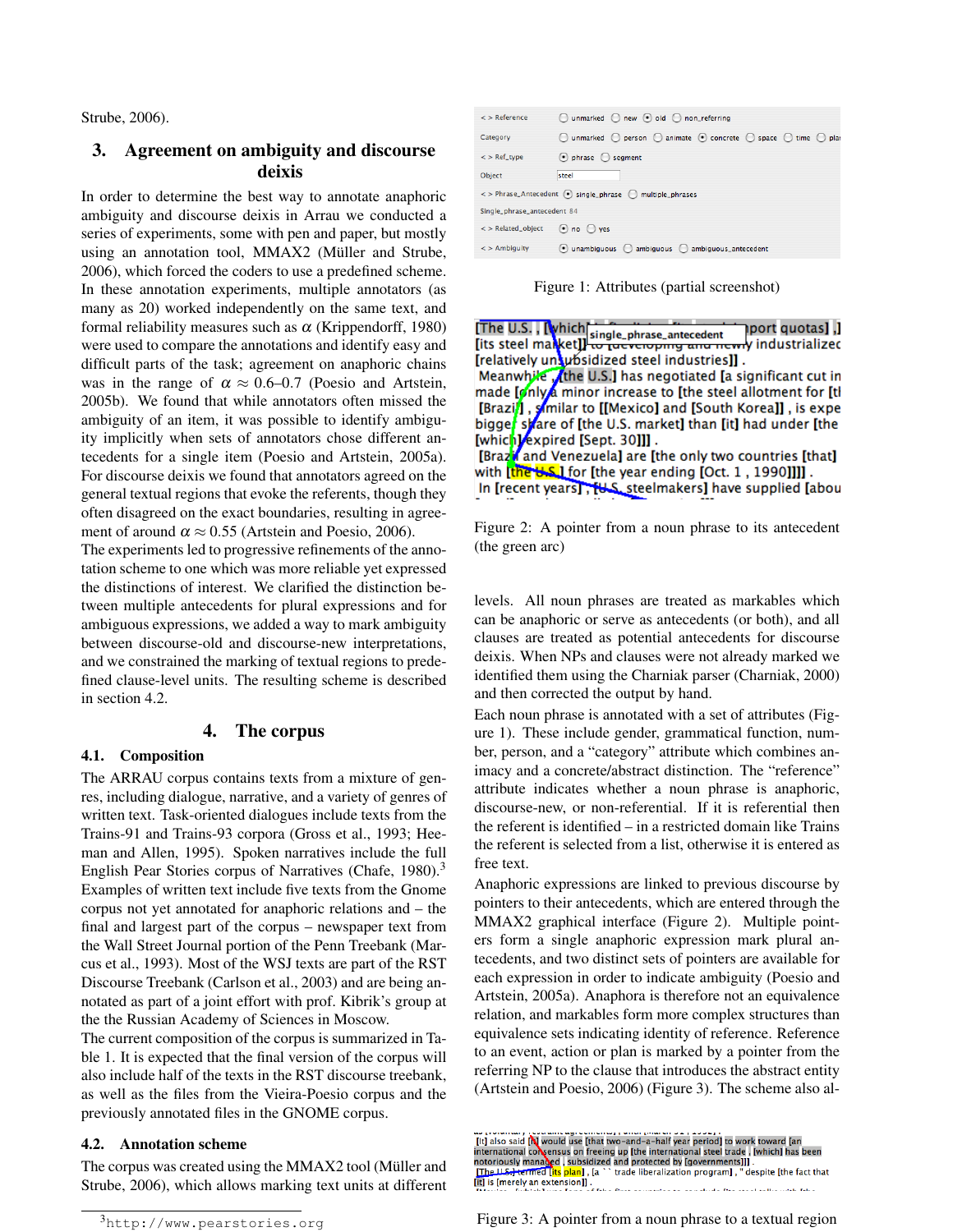| Source       | Texts |       | <b>Markables</b>       |               |               |       |
|--------------|-------|-------|------------------------|---------------|---------------|-------|
|              |       | total | anaphoric <sup>a</sup> | discourse $b$ | ambiguous $c$ | Words |
| Trains 91    | 16    | 2874  | 1679                   | 143           | 19            | 14496 |
| Trains 93    | 19    | 2342  | 1327                   | 121           | 11            | 11287 |
| Gnome        | 5     | 6045  | 2101                   | 58            | 26            | 21599 |
| Pear stories | 20    | 3883  | 2194                   | 50            | 10            | 14059 |
| Wall St Jrnl | 50    | 9177  | 2852                   | 83            | 37            | 32771 |
| Total        | 110   | 24321 | 10153                  | 455           | 103           | 94212 |

*<sup>a</sup>*Markables with a nominal antecedent

*<sup>b</sup>*Pointing to a text region

*<sup>c</sup>*Identified explicitly as ambiguous

Table 1: Composition of the Arrau corpus

| In [recent years], [U.S. steelmakers] have supplied [about 80 % of [the 100     |
|---------------------------------------------------------------------------------|
| million tons of [steel] used annually by [the nation]]].                        |
| Of Ithe remaining 20 % needed]. [the steel-guota negotiations] allocate [about  |
| 15 %] to [foreign suppliers], with [the difference] supplied mainly by [Canada] |

-- [which] is n't included in [the quota program]].

Figure 4: A pointer form a noun phrase to its converse

lows the marking of certain bridging relations, namely partof, set membership, and a converse relation (Figure 4).

## 5. Preliminary experiments

Preliminary studies using the corpus to train and evaluate anaphora resolution systems were carried out at the 2007 Johns Hopkins summer workshop on natural language engineering. The system developed at the workshop treats anaphoric reference as an equivalence relation, so we created a new annotation level of markable sets, which included all the noun phrases which were either anaphors or antecedents. These markables were divided into equivalence sets derived from the original markable pointers; for ambiguous anaphors we just chose the first marked interpretation, assuming that this would be the most salient one. We also augmented the Wall Street Journal part of the corpus with additional texts from the Vieira and Poesio Corpus (Poesio and Vieira, 1998) and with texts from the RST discourse treebank annotated by prof. Kibrik's group. The composition of the extended corpus is shown in Table 2. We plan to test the corpus with the systems developed at the workshop.

## 6. Comparison with other corpora

The standard resources for evaluating anaphora resolution systems are the two corpora created as part of the Message Understanding Conference (MUC) and known as 'MUC-6' and 'MUC-7' corpora, and the series of corpora created as part of the Automatic Content Extraction (ACE) initiative. These corpora are all based on the MUCCS coding scheme (Hirschman and Chinchor, 1997), which was designed to study the use of coreference for information extraction and therefore incorporates a number of design decisions that are problematic from other perspectives, such as the decision to treat apposition and other forms of predication as well as identity as the same type of semantic relation. Also, these

|                    |              | Markables                       |                                  |       |
|--------------------|--------------|---------------------------------|----------------------------------|-------|
| Source             | <b>Texts</b> | total <sup><math>a</math></sup> | $\alpha$ coreferent <sup>b</sup> | Words |
| Arrau-WSJ          | 50           | 9177                            | 3837                             | 32771 |
| <b>VPC</b>         | 35           | 8095                            | 2844                             | 31118 |
| <b>Moscow</b>      | 40           |                                 | 2114                             | 22529 |
| Total <sup>c</sup> | 105          |                                 | 7469                             | 71612 |

*<sup>a</sup>*The anaphora resolution system only uses coreferent markables, so we did not extract all the markables from the Moscow corpus.

*<sup>b</sup>*Coreferent markables are those which participate in an

anaphoric chain as either anaphor or antecedent. *<sup>c</sup>*The total data is less than the sum of the individual components because two texts are annotated in both Arrau and VPC.

#### Table 2: Extended Arrau-WSJ corpus

corpora only mark coreference relations between mentions of a few specific types, such as people or organizations.

The OntoNotes coreference corpus, a first part of which was released in May 2007 (Pradhan et al., 2007), overcomes many of the limitations of earlier efforts. All mentions are annotated, identity is distinguished from apposition, and references to some types of abstract objects – events – are annotated, although not the full form of discourse deixis. We are not aware of other efforts to create a corpus of anaphoric information in which ambiguity is allowed and discourse deixis is annotated. Also, to our knowledge, AR-RAU is the only corpus in which additional information about grammatical function, agreement, and reference is marked.

## 7. Conclusions

The linguistic aspects of anaphora are not yet completely understood and as a consequence annotating anaphoric information is still an open problem; in addition, it is not completely clear the extent to which humans agree on the interpretation of such expressions. We believe these shortcomings of current work can only be addressed by carrying out further annotation experiments; this is the main justification of this annotation effort. Nevertheless, the resulting corpus is arguably the most complete resource currently available for the study of anaphora from a linguistic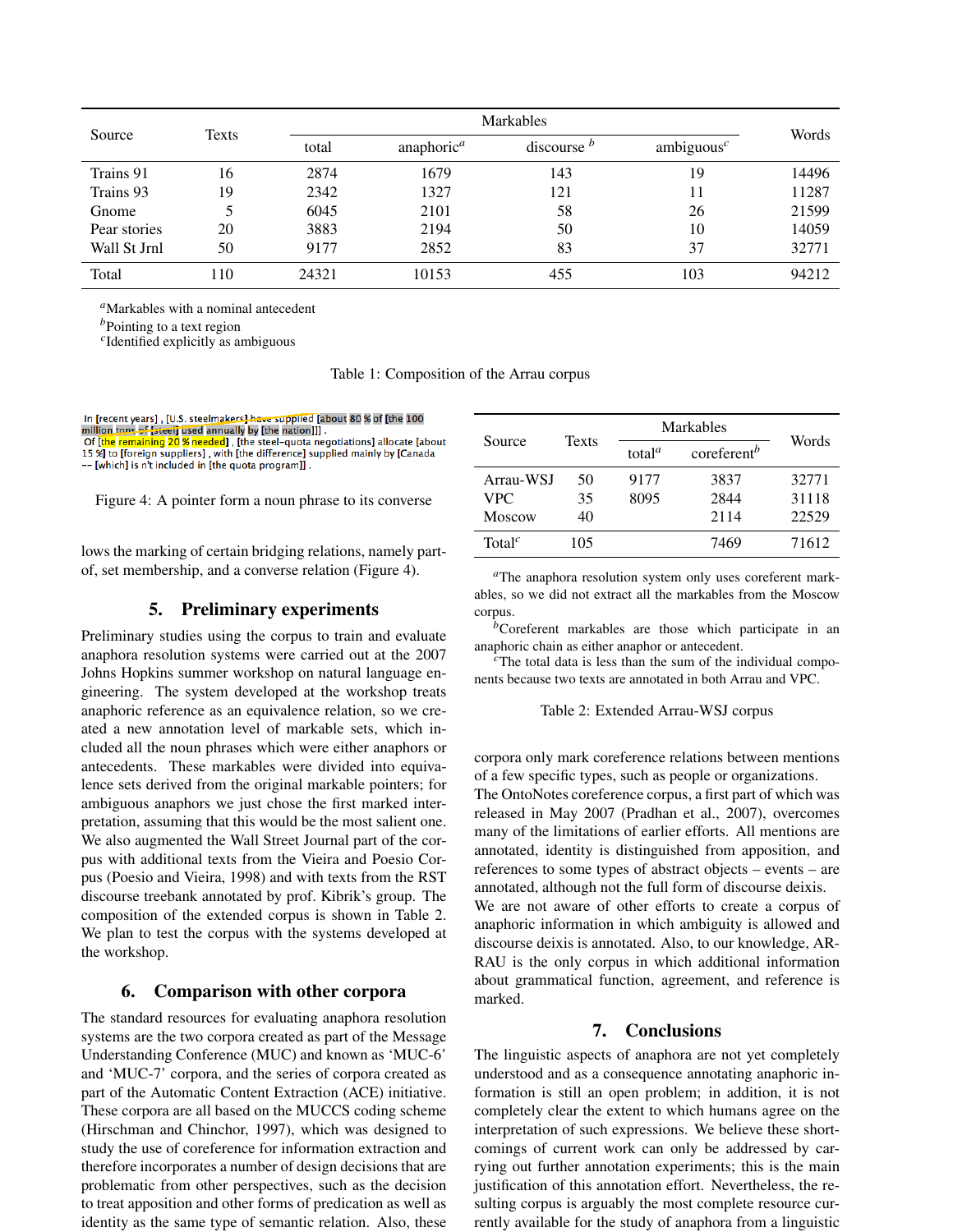perspective, and we believe that it may also be a valuable resource for evaluating application-oriented anaphoric resolvers.

## 8. Acknowledgments

This work was supported in part by EPSRC project GR/S76434/01, ARRAU, in part by a grant to the Center for Language and Speech Processing (CLSP) at Johns Hopkins University. The corpus was annotated by Laura Bostock, Tara Sutton, Josef Steinberger, Janet Hitzeman, Mijail Kabadjov, and Rhiannon Jones, together with the authors. We also wish to thank Prof. Andrej Kibrik and Olga Krasavina from the Russian Academy of Sciences in Moscow, and Christian Chiarcos from the University of Potsdam, with whom we are collaborating on annotating the RST discourse treebank; and Renata Vieira, for her part in the creation of the Vieira-Poesio corpus. Travel support for the second author comes from projects sponsored by the U.S. Army Research, Development, and Engineering Command (RDECOM). Statements and opinions expressed do not necessarily reflect the position or the policy of the United States Government, and no official endorsement should be inferred.

## 9. References

- Ron Artstein and Massimo Poesio. 2006. Identifying reference to abstract objects in dialogue. In David Schlangen and Raquel Fernández, editors, *brandial 2006: Proceedings of the 10th Workshop on the Semantics and Pragmatics of Dialogue*, pages 56–63, Potsdam, Germany, September.
- Lynn Carlson, Daniel Marcu, and Mary Ellen Okurowski. 2003. Building a discourse-tagged corpus in the framework of Rhetorical Structure Theory. In Jan van Kuppevelt and Ronnie W. Smith, editors, *Current and New Directions in Discourse and Dialogue*, volume 22 of *Text, Speech, and Language Technology*, chapter 5, pages 85–112. Kluwer, Dordrecht.
- Wallace L. Chafe, editor. 1980. *The Pear Stories: Cognitive, Cultural and Linguistic Aspects of Narrative Production*. Ablex, Norwood, NJ.
- Eugene Charniak. 2000. A maximum-entropy-inspired parser. In *Proceedings of the 1st Meeting of the North American Chapter of the Association for Computational Linguistics*, pages 132–139, Seattle, April–May.
- Derek Gross, James F. Allen, and David R. Traum. 1993. The Trains 91 dialogues. TRAINS Technical Note 92-1, University of Rochester Computer Science Department, July.
- Peter A. Heeman and James Allen. 1995. The Trains 93 dialogues. TRAINS Technical Note 94-2, University of Rochester Computer Science Department, March.
- Lynette Hirschman and Nancy Chinchor. 1997. MUC-7 coreference task definition, version 3.0. In *MUC-7 Proceedings*.
- Eduard Hovy, Mitchell Marcus, Martha Palmer, Lance Ramshaw, and Ralph Weischedel. 2006. OntoNotes: the 90% solution. In *Proceedings of the Human Language Technology Conference of the NAACL, Companion Vol-*

*ume: Short Papers*, pages 57–60, New York, June. Association for Computational Linguistics.

- Klaus Krippendorff, 1980. *Content Analysis: An Introduction to Its Methodology*, chapter 12, pages 129–154. Sage, Beverly Hills, CA.
- Mitchell P. Marcus, Beatrice Santorini, and Mary Ann Marcinkiewicz. 1993. Building a large annotated corpus of English: The Penn Treebank. *Computational Linguistics*, 19(2):313–330.
- C. Müller and M. Strube. 2006. Multi-level annotation of linguistic data with mmax2. In S. Braun, K. Kohn, and J. Mukherjee, editors, *Corpus Technology and Language Pedagogy. New Resources, New Tools, New Methods*, volume 3 of *English Corpus Linguistics*, pages 197–214. Peter Lang.
- Massimo Poesio and Ron Artstein. 2005a. Annotating (anaphoric) ambiguity. In *Proceedings from the Corpus Linguistics Conference Series*, volume 1, Birmingham, England, July.
- Massimo Poesio and Ron Artstein. 2005b. The reliability of anaphoric annotation, reconsidered: Taking ambiguity into account. In *Proceedings of the Workshop on Frontiers in Corpus Annotation II: Pie in the Sky*, pages 76– 83, Ann Arbor, Michigan, June. Association for Computational Linguistics.
- Massimo Poesio and Natlia N. Modjeska. 2005. Focus, activation, and *this*-noun phrases: An empirical study. In António Branco, Tony McEnery, and Ruslan Mitkov, editors, *Anaphora Processing: Linguistic, Cognitive and Computational Modelling*, volume 263 of *Current Issues in Linguistic Theory*, pages 429–442. John Benjamins.
- Massimo Poesio and Renata Vieira. 1998. A corpus-based investigation of definite description use. *Computational Linguistics*, 24(2):183–216, June.
- Massimo Poesio, Rodolfo Delmonte, Antonella Bristot, Luminita Chiran, and Sara Tonelli. 2004. The VENEX corpus of anaphoric information in spoken and written Italian. Manuscript. Available online at http://cswww.essex.ac.uk/staff/ poesio/publications/VENEX04.pdf.
- Massimo Poesio, Uwe Reyle, and Rosemary Stevenson. 2007. Justified sloppiness in anaphoric reference. In Harry Bunt and Reinhard Muskens, editors, *Computing Meaning, Volume 3*, volume 83 of *Studies in Linguistics and Philosophy*, pages 11–31. Springer.
- Massimo Poesio. 2004a. Discourse annotation and semantic annotation in the GNOME corpus. In Bonnie Webber and Donna K. Byron, editors, *Proceedings of the 2004 ACL Workshop on Discourse Annotation*, pages 72–79, Barcelona, July. Association for Computational Linguistics.
- Massimo Poesio. 2004b. The MATE/GNOME proposals for anaphoric annotation, revisited. In Michael Strube and Candy Sidner, editors, *Proceedings of the 5th SIGdial Workshop on Discourse and Dialogue*, pages 154– 162, Cambridge, Massachusetts, April-May. Association for Computational Linguistics.
- Sameer S. Pradhan, Lance Ramshaw, Ralph Weischedel, Jessica MacBride, and Linnea Micciulla. 2007. Un-